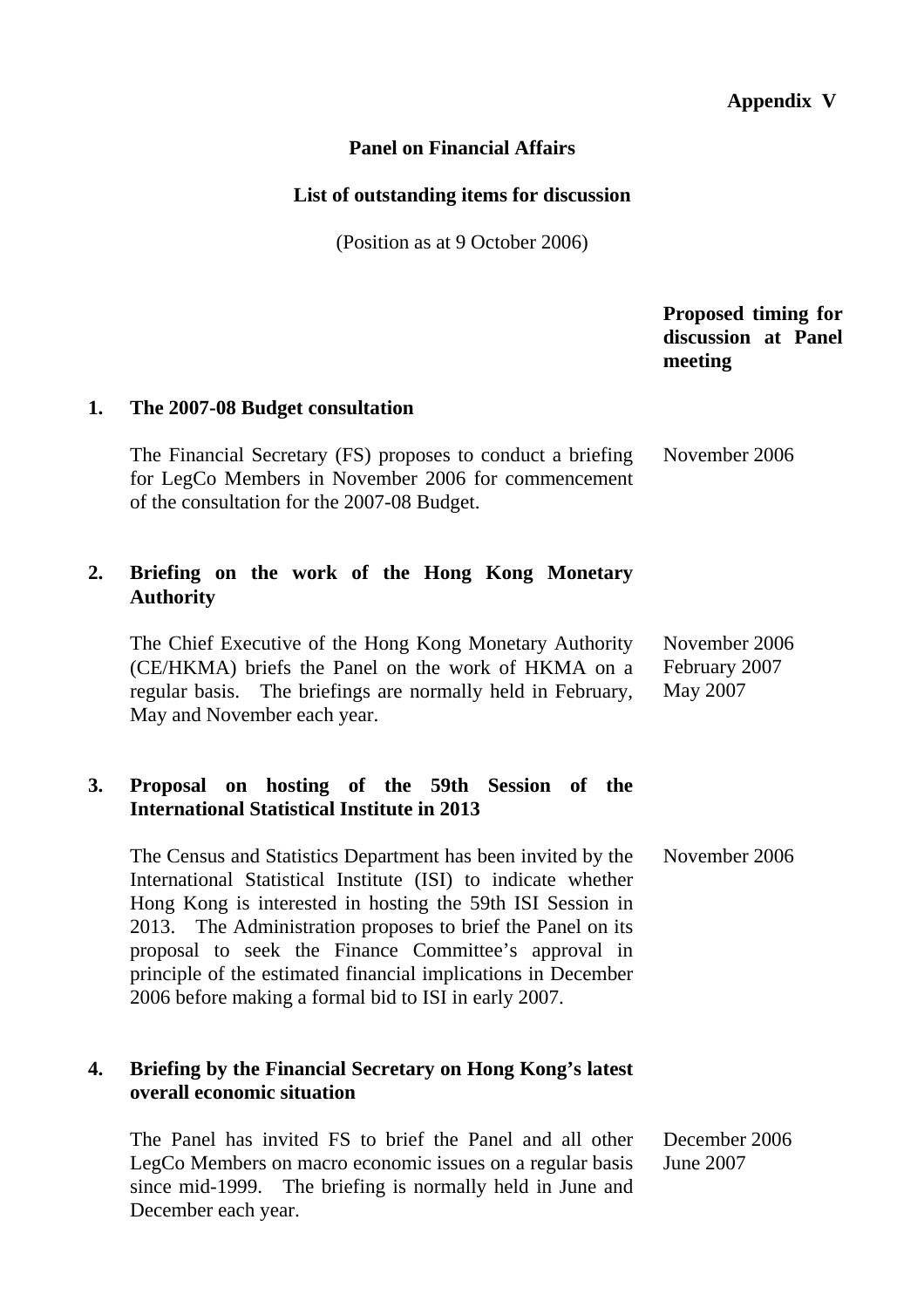## **5. Impact of banks' branch closure and fee-charging on the public**

 When the impact of banks' branch closure on the public was discussed at the Panel meeting on 3 July 2006, the Panel requested the Hong Kong Association of Banks (HKAB) and the Administration to explore, in collaboration with other parties concerned, feasible measures for provision of basic banking services to the public in various districts, taking into account the suggestions and views expressed by members at the meeting, and to update the Panel in writing on the progress made. HKAB was also requested to update the Panel in writing on the progress of the four recommendations proposed by its Task Force as set out in its reply dated 27 June 2006. To follow up the discussion of the subject, the Panel decided to invite HKAB, the Administration and the Consumer Council to attend its meeting to be held in December 2006. As agreed by members, the scope of discussion in December would cover not only the impact of banks' branch closure on the public, but also the impact of banks charging fees for inactive accounts and low-balance accounts on the public. December 2006

## **6. Conflict of interest issue involved in and after the listing of The Link Real Estate Investment Trust (The Link REIT)**

 Pursuant to the decision of the House Committee on 9 December 2005, a special meeting of the Panel was arranged on 14 December 2005 to discuss the financial issues related to the listing of The Link REIT. In response to the Panel's invitation, Mr Paul CHENG, Chairman of the Board of Directors of The Link Management Limited, indicated in his written reply that due to short notice and prior commitment in China, he was unable to attend the meeting (LC Paper No. CB(1)514/05-06(03)).

 At the Panel meeting on 5 January 2006, members agreed to Hon James TO's suggestion that the subject be scheduled for further discussion at the meeting on 3 April 2006 and that Mr Paul CHENG be invited to attend the meeting. Mr CHENG indicated in his reply that due to other To be confirmed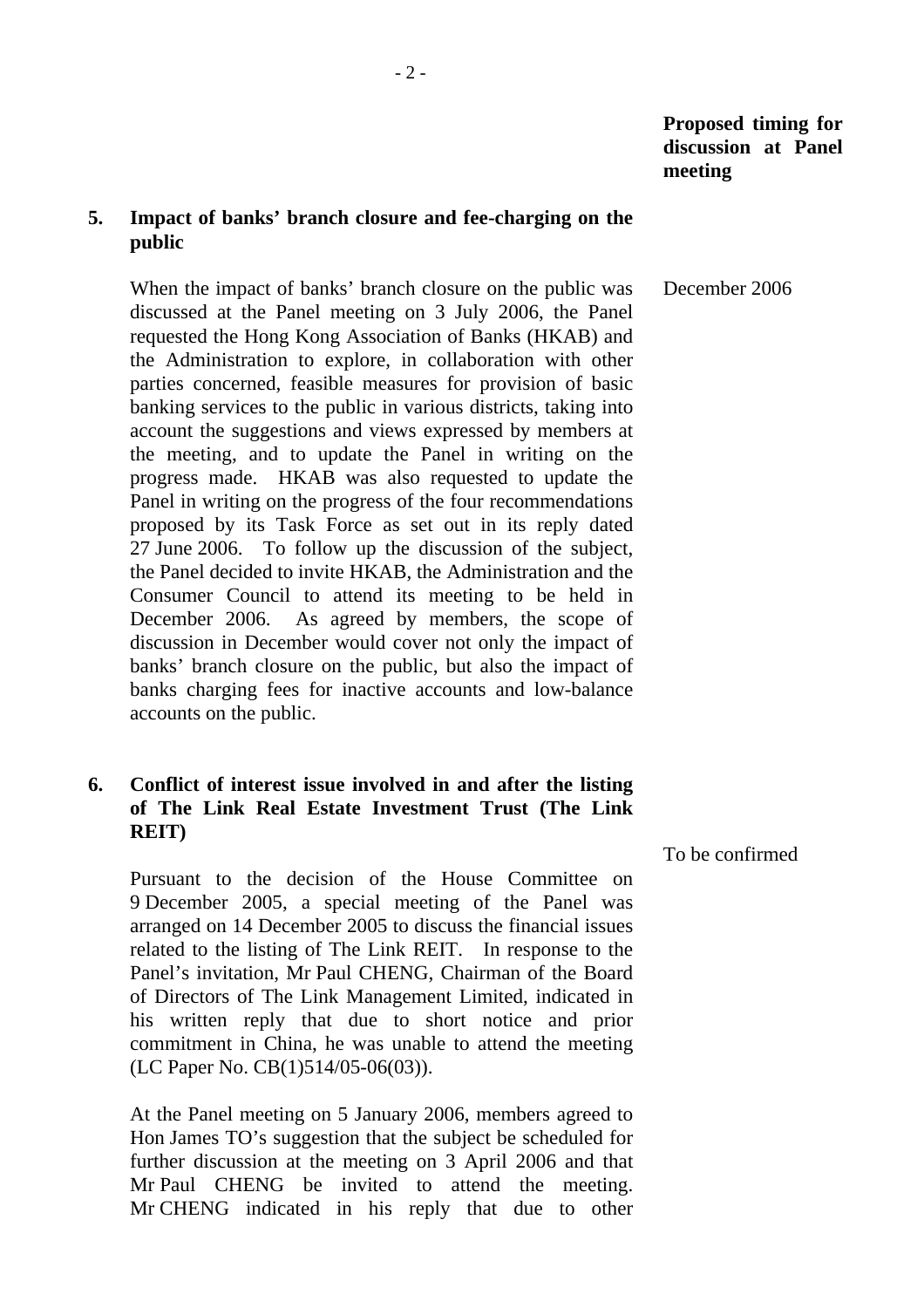commitments, he was unable to attend the meeting (LC Paper No. CB(1)1152/05-06(02)). Following the discussion of the subject at the meeting, members agreed that the Panel should follow up the subject by inviting Mr CHENG to provide written response to any further questions from members and that Mr CHENG's written response should then be issued to members for consideration on the need or otherwise for the Panel to have further discussion on the subject.

 After studying the written responses from Mr Paul CHENG and the Administration (LC Paper Nos. CB(1)1627/05-06(03) to (05)), Hon James TO wrote to the Panel Chairman on 29 June 2006 (LC Paper Nos. CB(1)1900/05-06(03) and (04)), suggesting that Mr Paul CHENG and the Administration be invited again to attend a meeting of the Panel to discuss the relevant issues, and to provide written response to further questions raised by members. Members agreed to Mr TO's suggestion at the meeting on 3 July 2006. Written responses from Mr CHENG (LC Paper No. CB(1)2182/05-06(02)) and the Administration (LC Paper No.  $CB(1)2228/05-06(02))$ were then issued to members on 11 September and 19 September 2006 respectively. Mr CHENG indicated in his response that since he had already provided detailed answers, he did not feel that his attendance to be necessary, and that he was declining the Panel's invitation as a matter of principle, and not out of being disrespectful.

 Noting the written responses from Mr Paul CHENG and the Administration, Hon James TO wrote to the Chairman on 29 September 2006, requesting the Panel to discuss at its second meeting in the 2006-07 session how the matter should be taken forward.

#### **7. Consultation on reform to broaden the tax base**

 When the Panel was briefed on the "Consultation on reform to broaden the tax base" at its special meeting on 18 July 2006, Members noted that the Administration embarked on a nine-month public consultation on the proposal to broaden the tax base on the same day, including the proposed framework for introduction of a Goods and Services Tax (GST). The views and concerns expressed by To be confirmed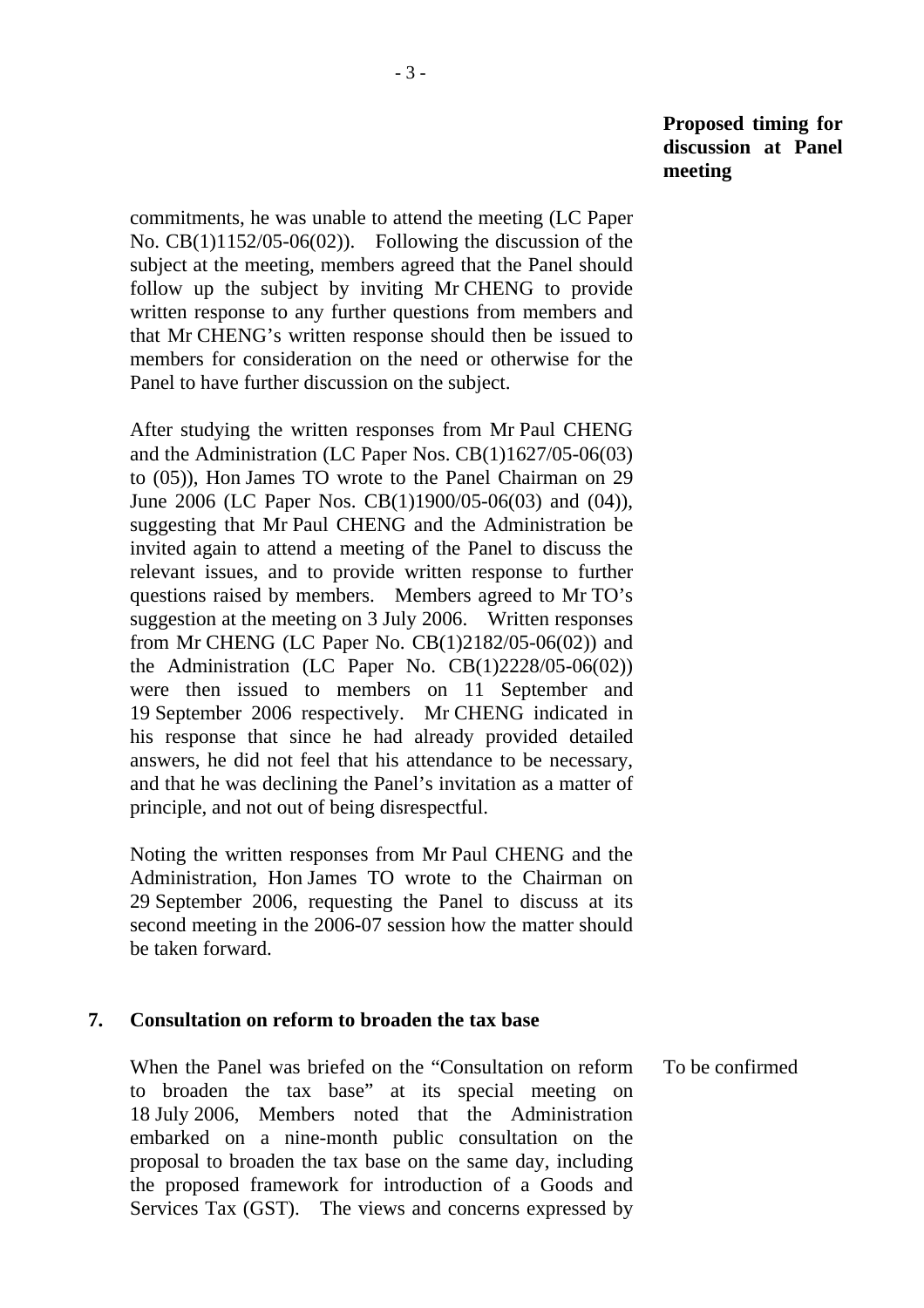Members at the special meeting were forwarded to the Administration for consideration and written response. The Administration's written response was issued to members vide LC Paper No. CB(1)2319/05-06(02) on 9 October 2006. Given the complexity of the subject and the impact of GST on the public, some members proposed that the subject be further discussed at meeting(s) of the Panel before the public consultation ended in March 2007.

## **8. Consultancy study on the feasibility of establishing insurance Policyholders' Protection Funds in Hong Kong**

 The Administration commissioned a consultancy study on the feasibility of establishing Policyholders' Protection Funds (PPFs) in Hong Kong in late 2002 and conducted a consultation exercise from December 2003 to March 2004 to invite public views on whether and how PPFs should be introduced in Hong Kong. To be confirmed

 At the Panel meeting on 1 March 2004, members were briefed on the findings of the consultancy study and proposed PPF options. The Administration undertook to consult the Panel on the way forward after the public consultation exercise.

 According to the Administration's written reply dated 28 March 2006, the consultant was expected to submit its final report within the coming financial year. Upon receipt of the final report from the consultant, the Government would consider the way forward taking into account latest international regulatory development, implication for the work of the Insurance Authority and impact on the industry and community.

## **9. Consultancy study on the supervisory framework of the assets of long term insurers in Hong Kong**

 In October 2003, the Administration commissioned the consultancy study to examine the effectiveness of the current supervisory framework and to assess the need for further enhancement of the current framework for the protection of To be confirmed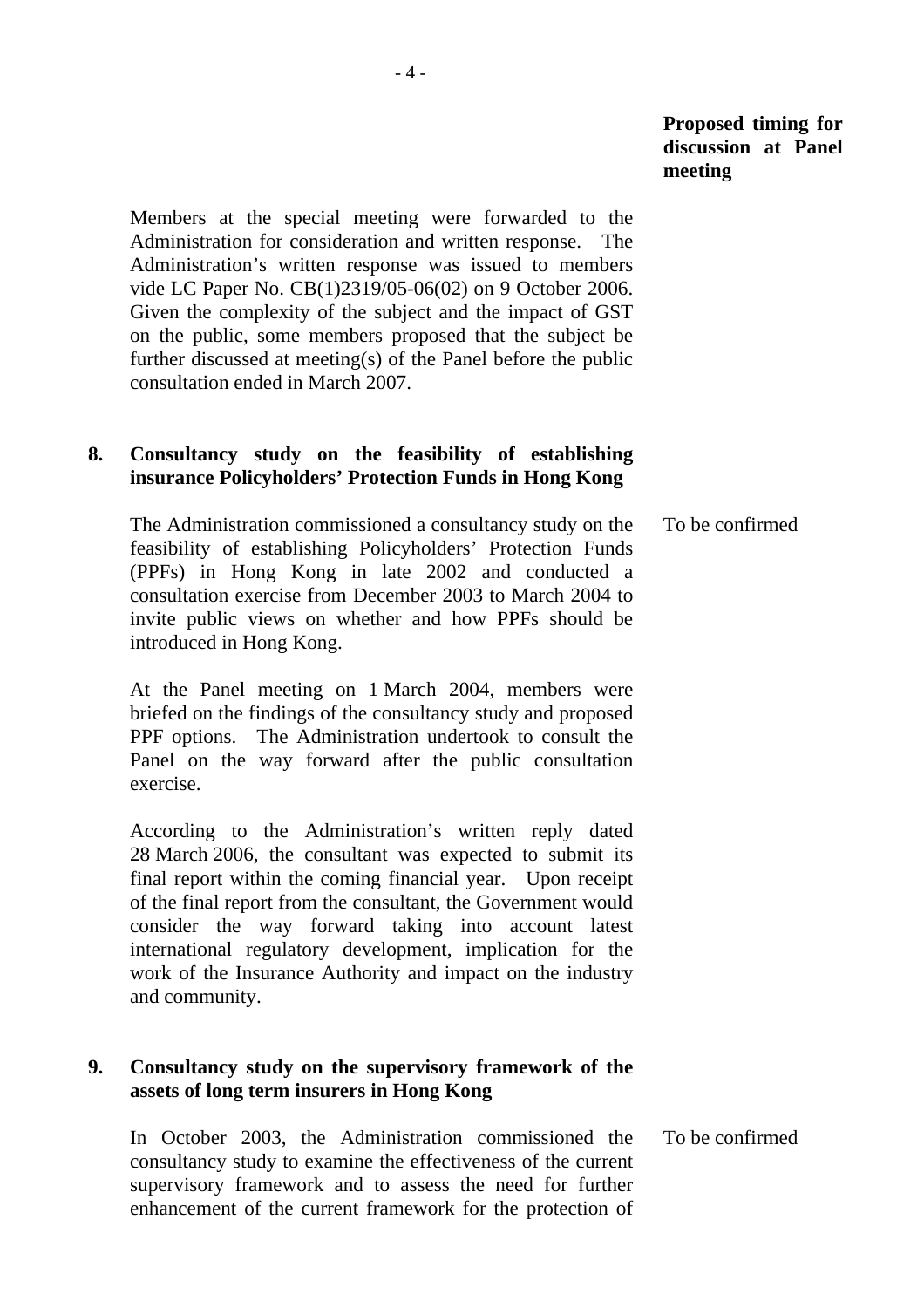#### policyholders in Hong Kong.

 As advised by the Administration on 24 November 2005, the consultant was undertaking a detailed study of various possible options for enhancing the asset safeguarding mechanism and asset valuation framework, and it was expected that the consultant could finalize a Third Report and start drafting a public consultation paper for consideration by the Commissioner of Insurance in the next few months. The Administration was keeping in view the progress of the consultancy study and would brief the Panel once it was ready to do so.

### **10. Proposal to write off a judgement debt**

 At the Panel meeting held on 6 June 2005, members were briefed on the Administration's proposal to write off the judgement debt owed to the Government by an auctioneer hired by the former Government Supplies Department to conduct commercial disposal of unserviceable or obsolete government stores and confiscated goods which was considered irrecoverable. Members expressed concerns about actions taken by the Administration to recover the outstanding payments from the auctioneer and details of the Administration's internal investigation on the case including the disciplinary proceedings taken against the involving civil servants. It was agreed that the Panel would further discuss the proposal in due course after the Administration had provided the supplementary information requested by members. To be confirmed

 The Administration plans to further consult the Panel on its proposal to write off the judgement debt in due course and then seek the approval of the Finance Committee on the proposal.

## **11. Scheme for outsourcing summary bankruptcy cases**

 The purpose of the Bankruptcy (Amendment) Bill 2004 is to empower the Official Receiver to outsource debtor-petition summary bankruptcy cases to private-sector insolvency To be confirmed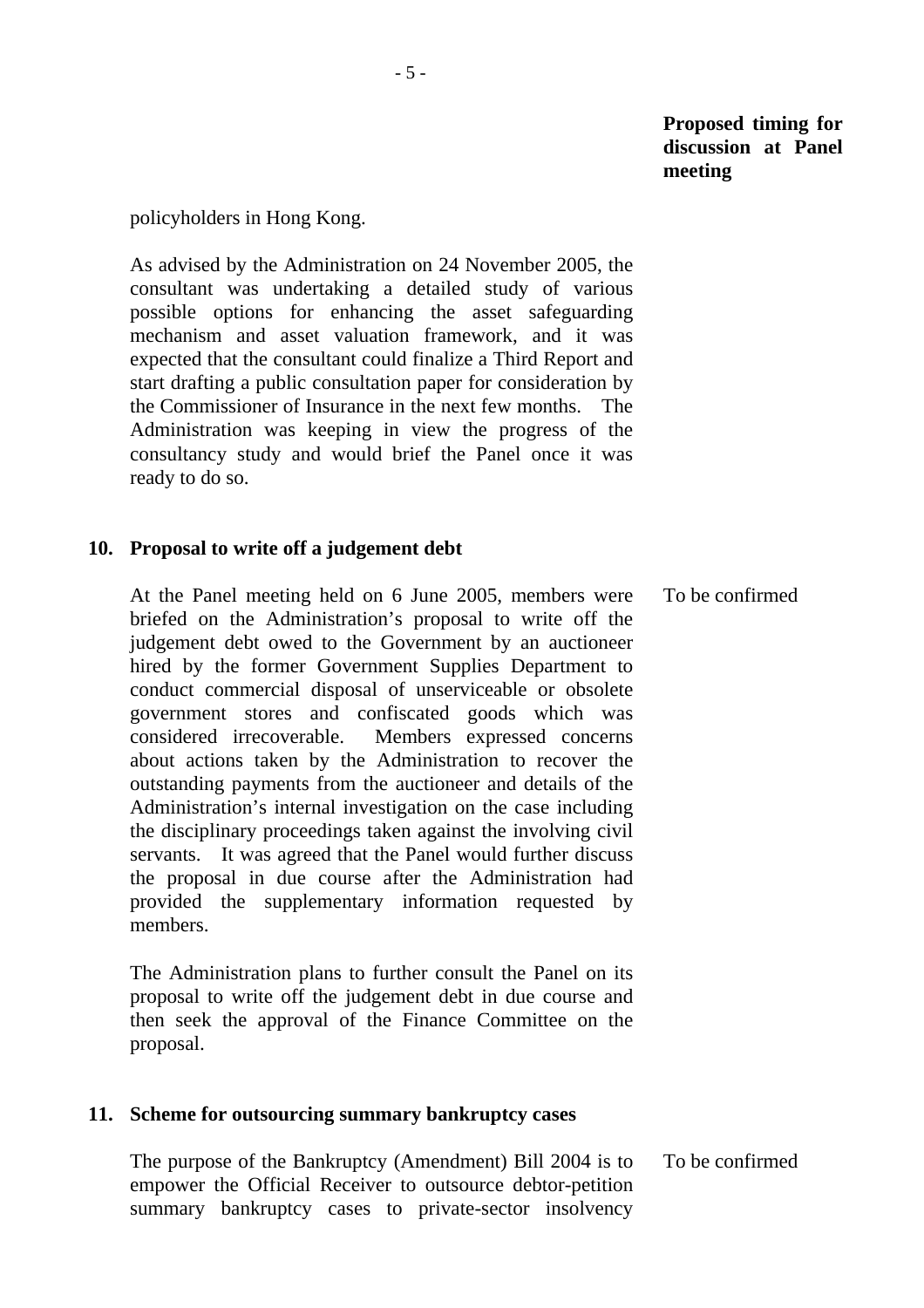practitioners. The Bills Committee on Bankruptcy (Amendment) Bill 2004 requested the Administration to review the outsourcing scheme after implementation of the scheme. The Secretary for Financial Services and the Treasury undertook in his speech during the resumption of the Second Reading debate on the Bill at the Council meeting on 6 July 2005 that the Administration would review the outsourcing scheme 24 months after implementation of the scheme and report the outcome of the review to the LegCo.

 The Administration was invited to report the outcome of the review to the Panel in due course.

#### **12. Briefing on the draft Companies (Amendment) Bill 2006**

 The Companies (Amendment) Bill 2006 aims to enable the introduction of a scripless securities market allowing securities to be issued and transferred electronically. The Bill was included in the Legislative Programme 2005-06 provided by the Administration in October 2005. To be confirmed

 As advised by the Administration on 24 November 2005, the Securities and Futures Commission was considering the way forward and the corresponding legislative amendments, and would brief the Panel on the way forward in due course.

### **13. Introduction of a new category of "travel insurance agents"**

 At the Panel meeting held on 4 July 2005, members were briefed on the Administration's proposal to introduce a new category of "travel insurance agents" to facilitate travel agents to be registered as insurance agents for the sale of travel insurance. Members expressed reservation on whether the proposal was the best option to achieve the policy objective of encouraging Hong Kong people to take out travel insurance before they travel. The Administration was requested to give further thought to the proposal and consider how the grave concern expressed by the insurance intermediaries could be addressed. To be confirmed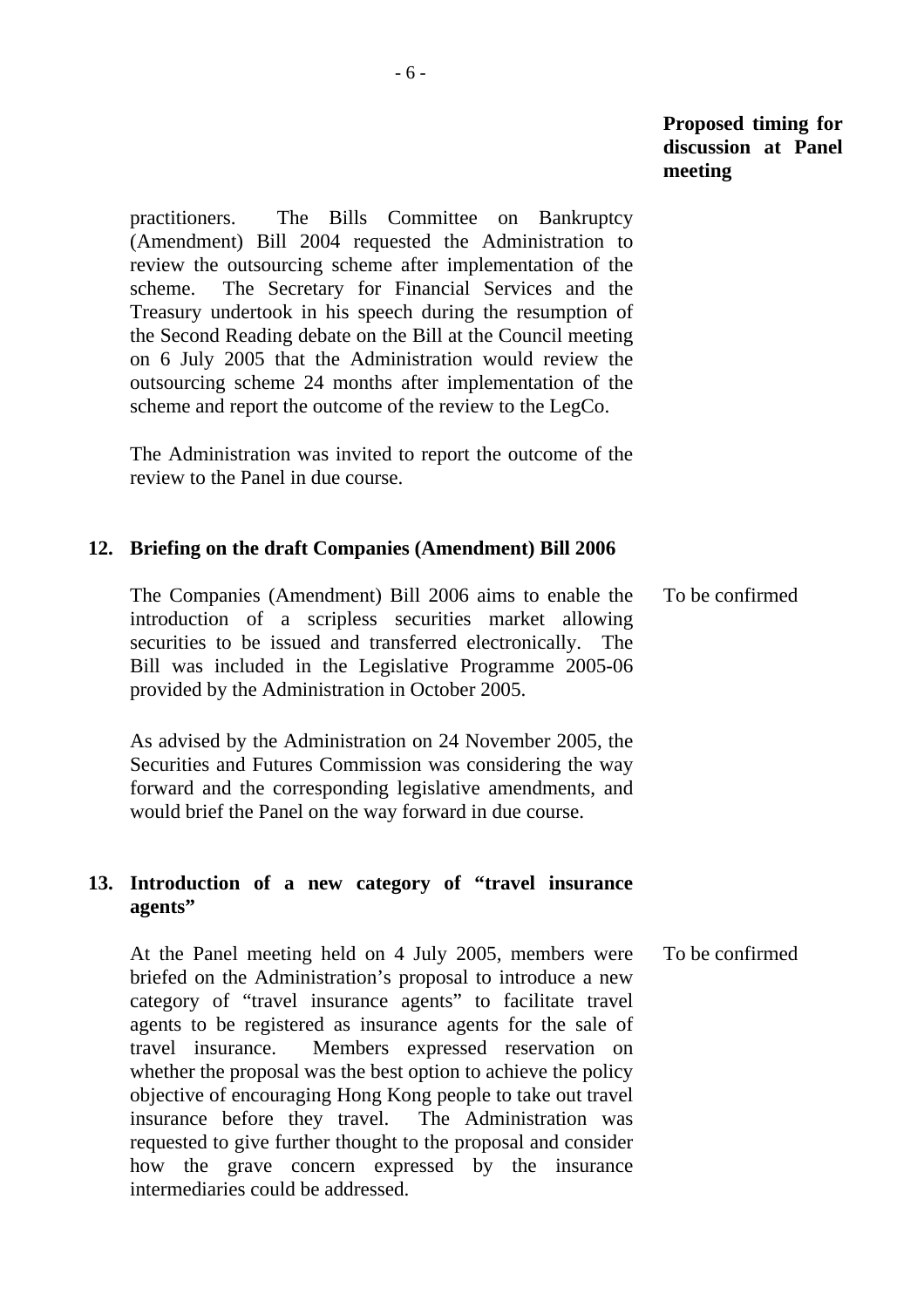At the Panel meeting held on 5 December 2005, members were briefed on the progress of the proposal. Members noted that the insurance industry had accepted the proposal after further discussion with the Administration. The Administration was requested to report to the Panel on the implementation of the "travel insurance agents" registration system about one year after the implementation of the system, including information on the number and percentage of travel agents who have passed the "Travel Insurance Agents Examination" and registered under the system, and the Administration's assessment of the effectiveness of the registration system and the impact of the system on the professional standards of insurance intermediaries.

### **14. Proposal on sale and outsourcing of the funding and administration of loans made to students**

 At the Panel meeting held on 5 January 2006, the Administration briefed Members on its plan to sell off the portfolio and outsource the funding and administration of non means-tested student loans to the private sector. Given the possible impact of the proposal on the students having loans under the two non-means tested loan schemes concerned, Members urged the Administration to consult the Panel on Education (Education Panel) and relevant student bodies on the proposal before reverting to the Panel. To be confirmed

 When the subject was discussed at the special meeting of the Education Panel held on 26 January 2006, the following motion was passed:

"本委員會反對政府將免入息審查學生貸款 出售和外判予私營機構,並要求政府盡快完成 檢討整個學生貸款計劃,以達至協助有需要之 學生完成學業,而不至於畢業後長期負債。"

#### (English translation)

"That this Panel opposes the sale of the Government's non-means-tested student loan portfolio and the outsourcing of the funding and administration of these loan schemes to the private sector, and requests that the overall review of all student loan schemes be completed